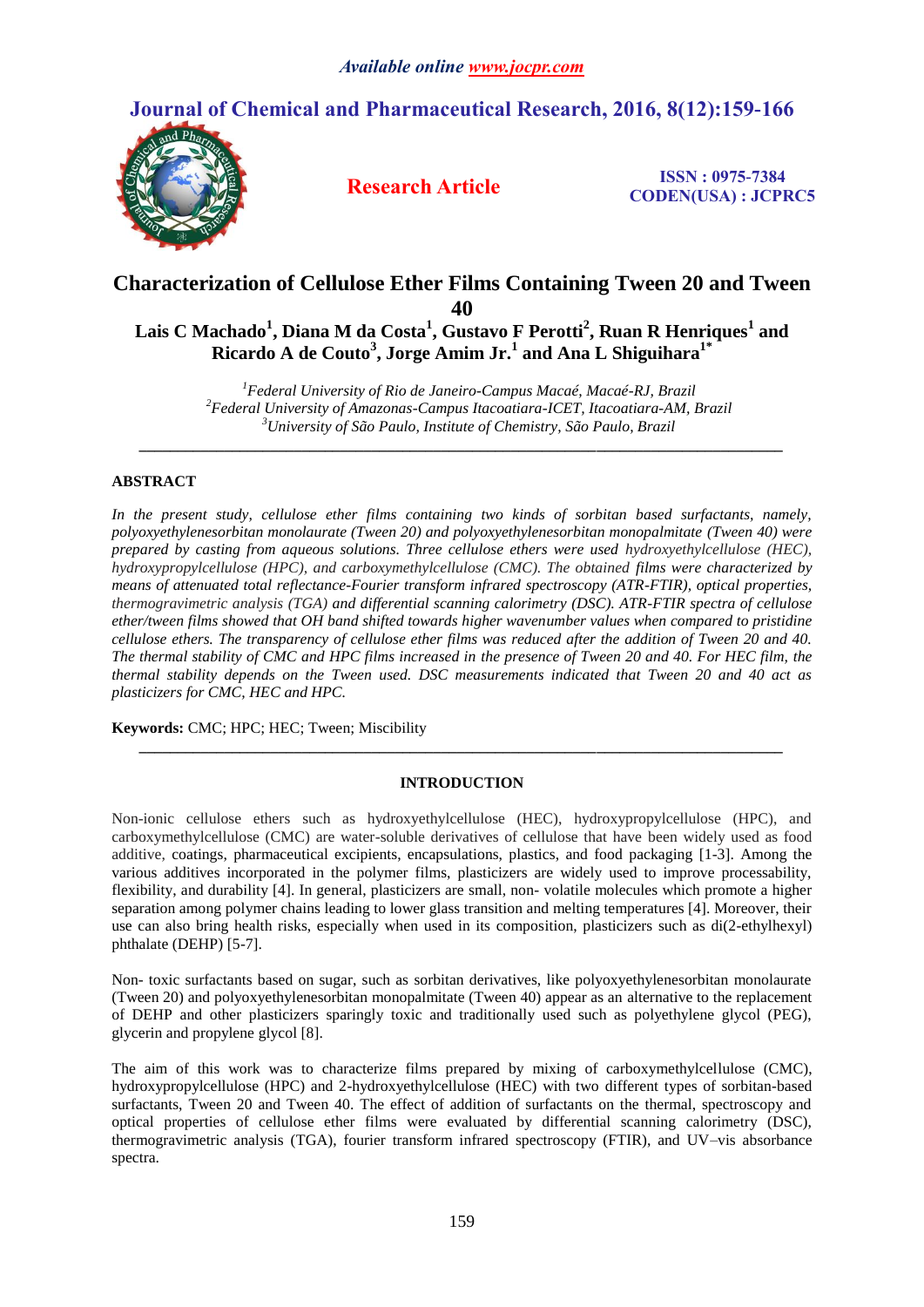#### **EXPERIMENTAL MATERIALS**

 $\mathcal{L}_\mathcal{L} = \{ \mathcal{L}_\mathcal{L} = \{ \mathcal{L}_\mathcal{L} = \{ \mathcal{L}_\mathcal{L} = \{ \mathcal{L}_\mathcal{L} = \{ \mathcal{L}_\mathcal{L} = \{ \mathcal{L}_\mathcal{L} = \{ \mathcal{L}_\mathcal{L} = \{ \mathcal{L}_\mathcal{L} = \{ \mathcal{L}_\mathcal{L} = \{ \mathcal{L}_\mathcal{L} = \{ \mathcal{L}_\mathcal{L} = \{ \mathcal{L}_\mathcal{L} = \{ \mathcal{L}_\mathcal{L} = \{ \mathcal{L}_\mathcal{$ 

For this present study, carboxymethylcellulose, CMC,  $(M_w=90,000 \text{ g.mol}, \text{DS} \text{cm}=0.9)$ , hydroxypropylcellulose, HPC, ( $M_w$ =80,000 g.mol), 2-hydroxyethylcellulose (HEC) with viscosity average molar mass of 90,000, and the surfactants: polyoxyethylenesorbitan monolaurate (Tween 20) and polyoxyethylenesorbitan monopalmitate (Tween 40) were purchased from Sigma- Aldrich. Both polymers and surfactants were used as received. The chemical structures of polymers and surfactants are schematically represented in Figure 1.





## **METHOD**

#### **Sample preparation**

Films of CMC, HPC and HEC with Tween 20 and 40 were obtained by casting method from aqueous solutions at 60ºC. The samples were dried until constant mass. The content of surfactants (as weight fraction, W) in the dried mixture with the polymers ranged from 0.1 to 0.30.

### **Attenuated Total Reflectance-Fourier Transform Infrared Spectroscopy (ATR-FTIR)**

ATR-FTIR spectra of Tween 20 and 40, cellulose ethers and cellulose ether/Tween films were obtained using a Shimadzu IRAffinity-1 spectrometer equipped with a single-reflection attenuated total reflectance (ATR) accessory. A ZnSe crystal mounted in tungsten carbide was used. The analysis was carried out in the frequency range between 700-4000 cm<sup>-1</sup>.

#### **Optical properties of the films**

Transmittance spectra of cellulose ethers and their films with the surfactants (Tween 20 and 40) were obtained on quartz substrate using UV-Visible spectrophotometer (Shimadzu, UV2600).

#### **Thermogravimetric Analysis (TGA)**

Thermal stability of the pristidine cellulose ethers and cellulose ether/Tween films were performed using a Shimadzu thermogravimetric analyzer (Model DTG-60) under dynamic N2 atmosphere (gas flow of 50 mL/min). The samples were heated in an alumina crucible at a rate of 10°C/min over a temperature range of 30– 500°C.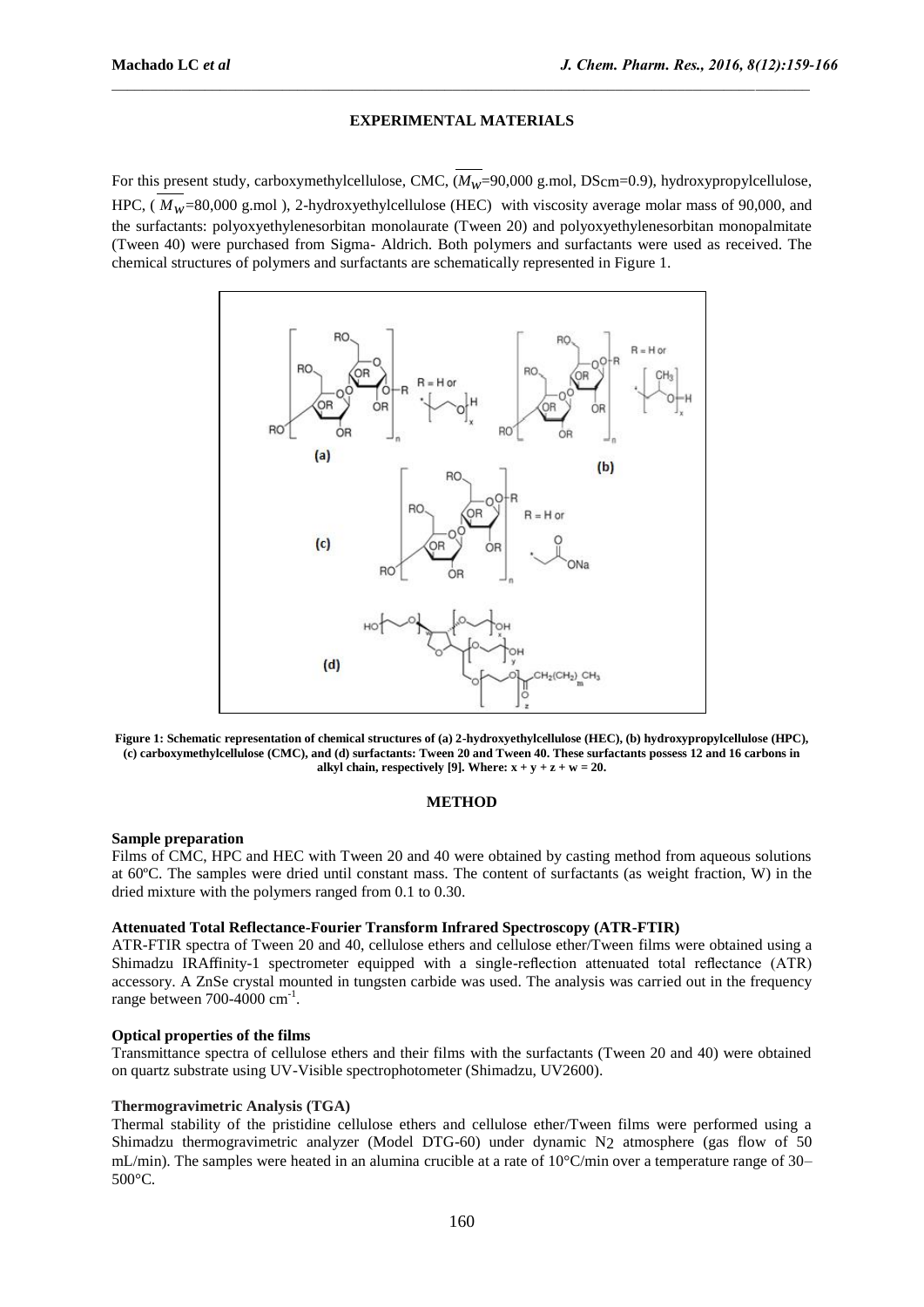### **Differential Scanning Calorimetry (DSC)**

Differential Scanning Calorimetry (DSC) curves were obtained in a TA-DSC Q10V9.0 equipment. Closed Al crucibles loaded with 3 mg of each sample under a dynamic N2 atmosphere (50 mL/min) were heated and cooled down at rates of 10°C/min, in the temperature range from -80°C to 200°C. Empty pans were used as reference. The second heating was considered for the determination of the glass transition temperature  $(T_g)$ , melting temperature  $(T_m)$  and  $\Delta f_{\mu s}H$  of the samples. The DSC cell was calibrated with In  $(T_m = 157^{\circ}C; \Box H_{\text{fus}})$ 

 $\mathcal{L}_\mathcal{L} = \{ \mathcal{L}_\mathcal{L} = \{ \mathcal{L}_\mathcal{L} = \{ \mathcal{L}_\mathcal{L} = \{ \mathcal{L}_\mathcal{L} = \{ \mathcal{L}_\mathcal{L} = \{ \mathcal{L}_\mathcal{L} = \{ \mathcal{L}_\mathcal{L} = \{ \mathcal{L}_\mathcal{L} = \{ \mathcal{L}_\mathcal{L} = \{ \mathcal{L}_\mathcal{L} = \{ \mathcal{L}_\mathcal{L} = \{ \mathcal{L}_\mathcal{L} = \{ \mathcal{L}_\mathcal{L} = \{ \mathcal{L}_\mathcal{$ 

 $= 28.54$  J g<sup>-1</sup>) and Zn ( $T_m = 420$ °C). One should notice that typically the standard deviation determined for triplicates was  $1^{\circ}$ C.

#### **RESULTS AND DISCUSSION**

#### **Attenuated Total Reflectance-Fourier Transform Infrared Spectroscopy**

ATR-FTIR spectroscopy analysis was performed to better understand the effects of Tween 20 and 40 molecules on the structure of the cellulose ether films. Figure 2 shows ATR-FTIR spectra for the surfactants (Tween 20 and 40) and HEC, HPC, and CMC films containing different contents of Tween 20 and 40. ATR-FTIR spectra for pristine cellulose ethers were showed in the Figure 2 (b-g) for comparison. All plots were shifted for clarity.

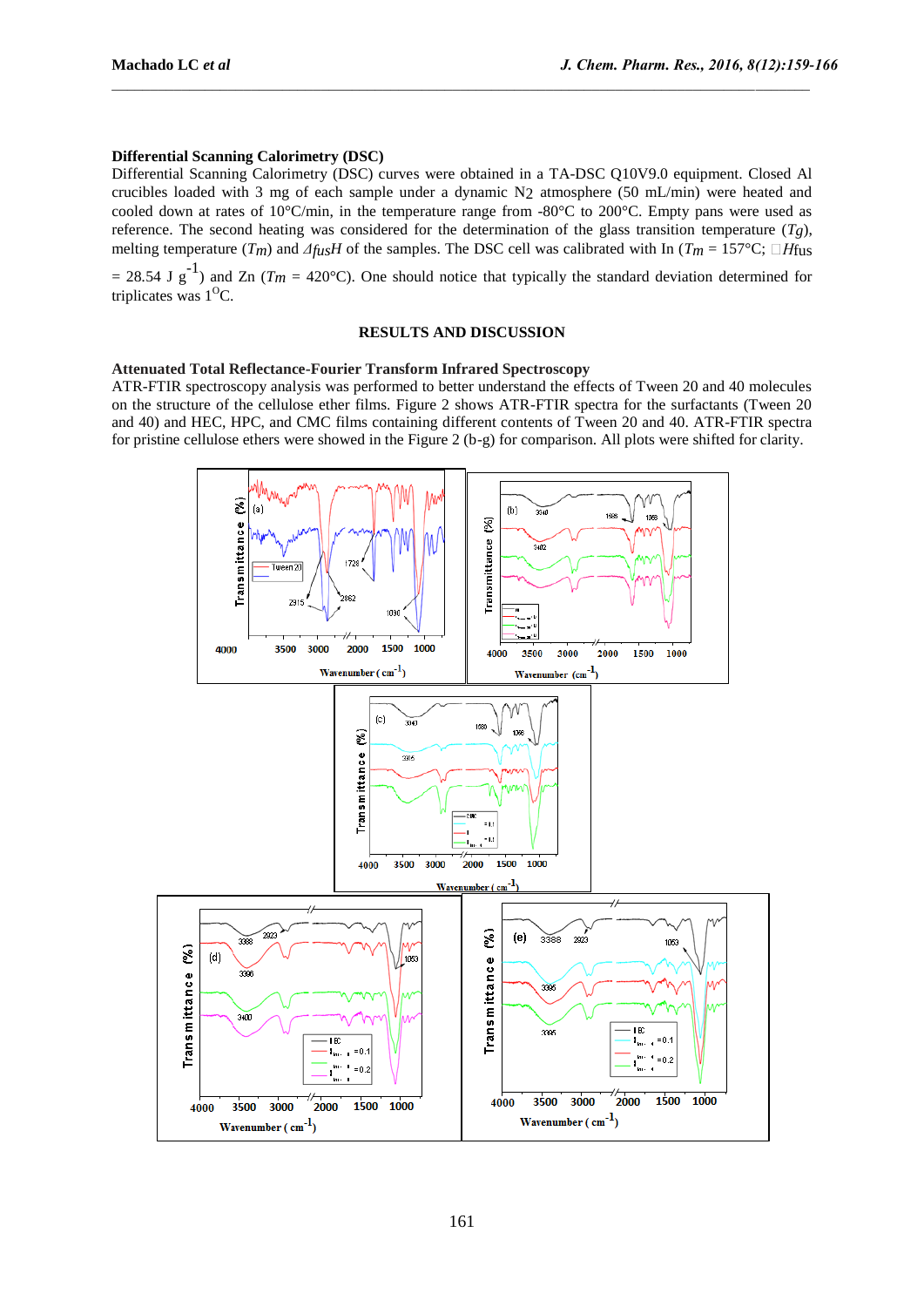

**Figure 2: ATR-FTIR spectra of (a) Tween 20 and 40, (b-g) cellulose ethers and cellulose ether/Tween films as a function of surfactant content (Tween 20 (b,d and f) or Tween 40 (c,e and g) ).**

The ATR-FTIR spectra for pure Tween 20 and 40 (Figure 2a) showed characteristic bands. The strong broad band in the range of 3200-3700 cm<sup>-1</sup> was assigned to OH stretching. Bands at 2915, 2862, 1728, and 1090 cm<sup>-1</sup> were assigned as CH3 stretching,  $CH_2$  stretching, C=O, and C-O-C stretching, respectively [10, 11]. ATR-FTIR spectrum of CMC (Figure 2 b and c) exhibited bands at 3340, 1586, 1056 cm<sup>-1</sup>that can be attributed to the stretching of the hydroxyl group (OH), COO group, and C-O-C stretching, respectively [12,13]. From Figure 2 d and e, ATR-FTIR spectrum of HEC showed bands at 3388, 2923, and 1053 cm<sup>-1</sup> that are assigned to OH stretching, CH stretching, and stretching vibration of C-O group [14]. In the case of HPC, ATR-FTIR spectrum (Figure 2 f and g) presented typical bands at 3430 and 1073  $cm^{-1}$  that are attributed to the stretching of the OH and C-O-C groups [15].

The ATR-FTIR spectra of cellulose ether films containing various surfactant proportions are depicted in Figure 2 b-g. As can be observed in Figure 2 b-g, for all the composition of cellulose ether/Tween studied, the OH band shifted to higher wavenumber when compared with the pure cellulose ethers, suggesting the formation of the inter and intra-molecular hydrogen bonding between surfactants (Tween 20 and 40) and cellulose ethers.

#### **Optical properties of the films**

As can be observed in Figure 3, regardless of the type of Tween used in the preparation of the films, the transmittance of cellulose ether films decreased in comparison with the pure cellulose ether films. Furthermore, the extent of reduction of the transmittance is dependent on the surfactant content in the films. These results indicate that the incorporation of the Tweens into HPC, HEC and CMC films alter their physical structure making them more opaque. Moreover, the cellulose ether/Tween films can inhibit the light-induced deterioration of packaged foods due to the higher absorption of ultraviolet radiation than pure cellulose ethers. This property is fundamental to the development of packaged foods [16].

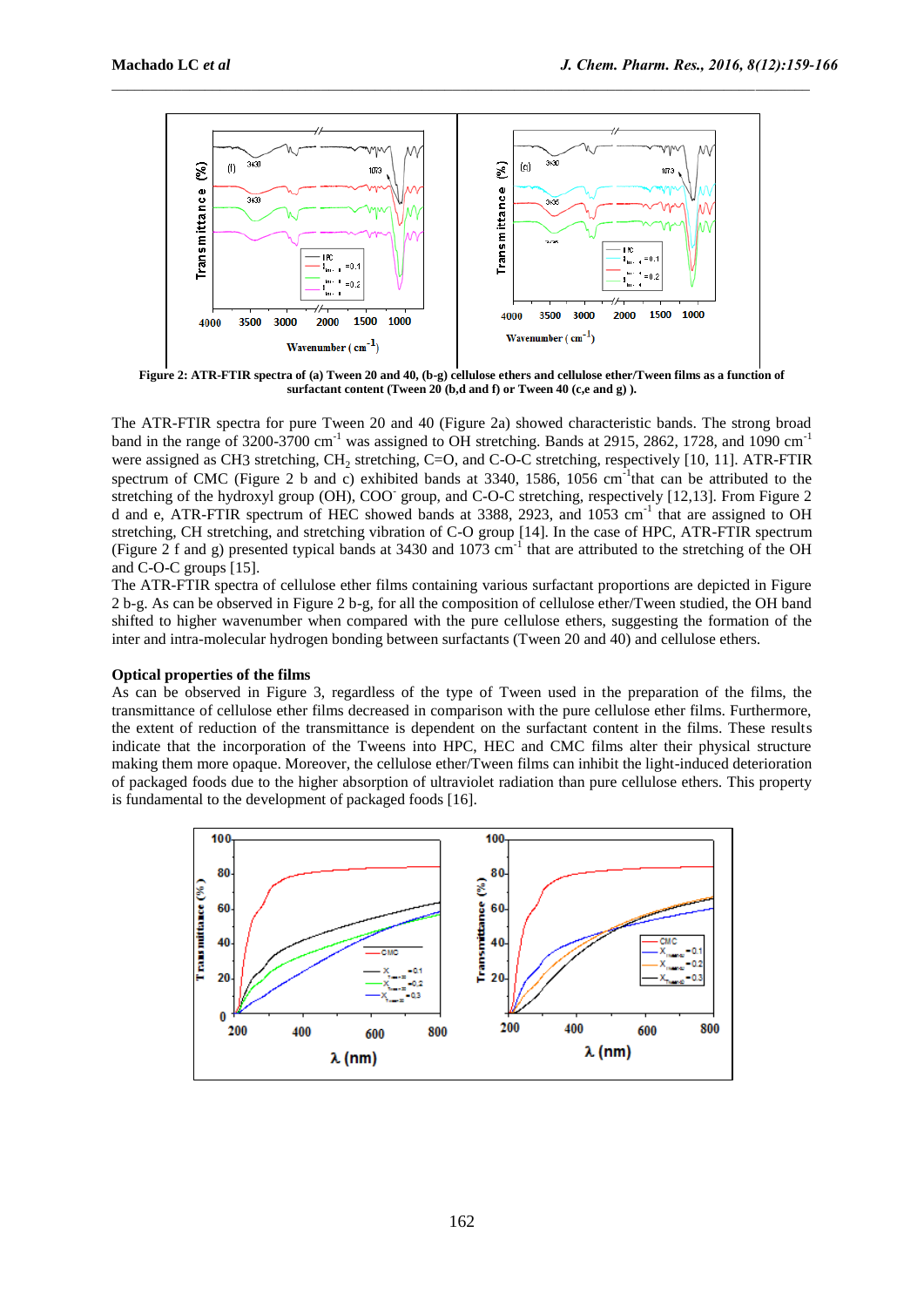

**Fig.3 Transmittance spectra of cellulose ethers and cellulose ether/Tween films as a function of surfactant content (Tween 20 or Tween 40).**

# **Thermogravimetric Analysis (TGA)**

Figure 4 illustrates the thermogravimetric analysis of pristine cellulose ethers and their mixtures with the Tween 20 and 40 (WTween = 0.3) in the temperature range of 30-500°C. In general, the major weight losses occurred in the range 250-400°C and can be attributed to the decomposition of the cellulose ethers and surfactant molecules. Table 1 shows the onset thermal decomposition temperature  $(T_{onset})$  obtained from TGA for pristidine cellulose ether films and cellulose ether/Tween films. As can be observed in Table 1, Tonset values of CMC and HPC films enhanced with the addition of Tween 20 or 40, suggesting an increasing in the thermal stability. In the case of HEC/Tween films, Tonset was dependent on the type of surfactant used to prepare the films, where Tonset decreased with the incorporation of Tween 20 and increased with the Tween 40. Furthermore, the obtained results showed that the Tonset values are higher for HPC/Tween films, indicating that the presence of the hidroxypropyl group of HPC contributed to a higher interaction with the Tween 20 and Tween 40 than hydroxyethyl and carboxymethyl groups of the HEC and CMC, respectively.

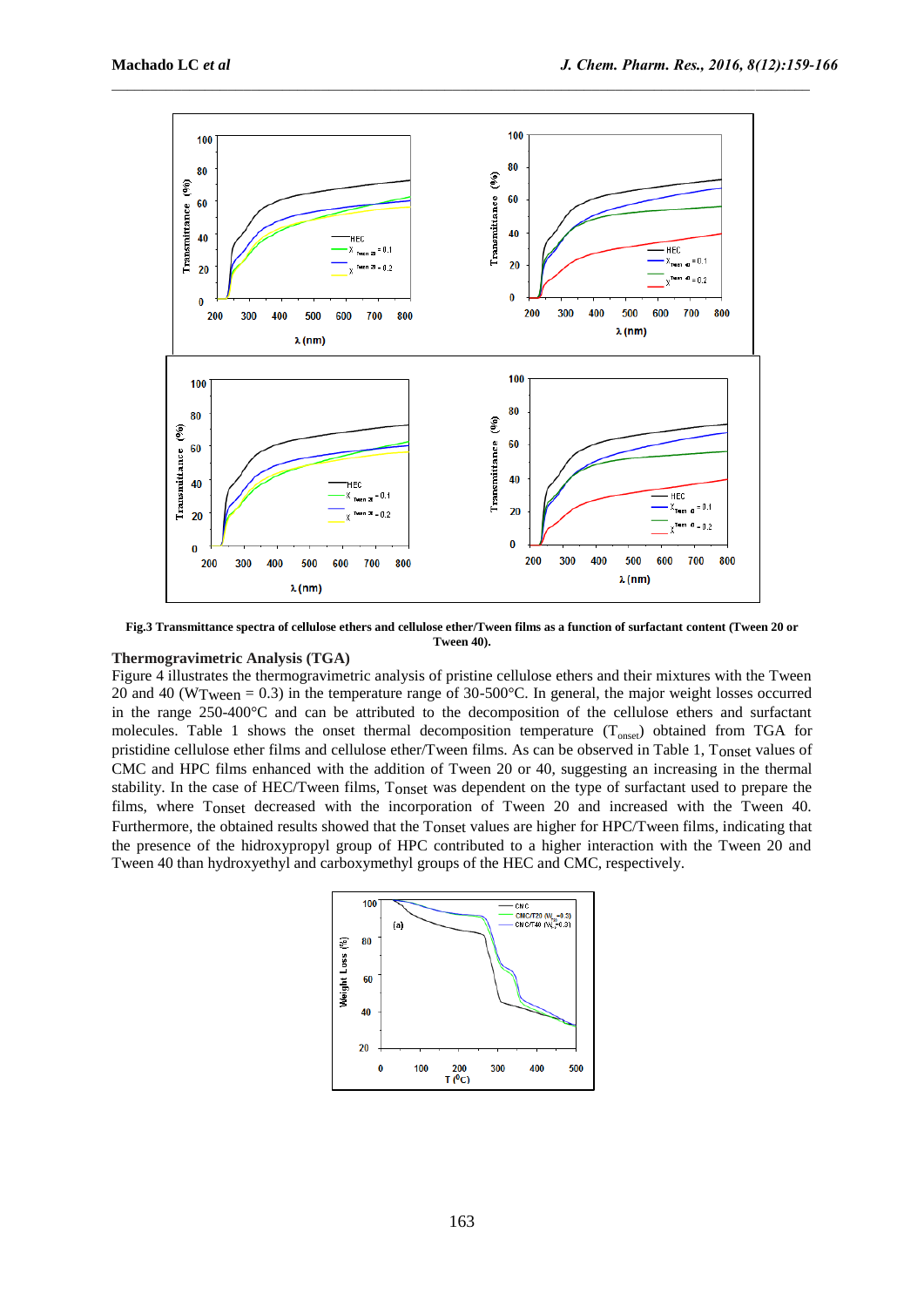

**Figure 4: TG curves for pure cellulose ethers and cellulose ether/Tween films.**

**Table 1: Tonset values obtained from TGA for pristidine cellulose ether films and cellulose ether/Tween films (WTween = 0.3)**

| <b>Cellulose</b><br><b>Ethers</b> | Tonset $(^{\circ}C)$             |                                 |                                 |
|-----------------------------------|----------------------------------|---------------------------------|---------------------------------|
|                                   | <b>Pritidine Cellulose Ether</b> | <b>Cellulose Ether/Tween 20</b> | <b>Cellulose Ether/Tween 40</b> |
| <b>CMC</b>                        | 262                              | 264                             | 269                             |
| <b>HEC</b>                        | 300                              | 280                             | 304                             |
| <b>HPC</b>                        | 318                              | 352                             | 352                             |

### **Differential Scanning Calorimetry (DSC)**

To properly understand the miscibility between cellulose esters and the Tween 20 and 40, DSC measurements were performed for pristine polymers and for the formed films. DSC curves

Recorded for pristine cellulose ethers are shown in Figure 5. The *Tg* values for HEC, HPC and CMC were determined as 63°C, 64°C and 68°C, respectively. Tween 20 and Tween 40 possess  $T_g$  at -61°C [17].



All films of HEC, HPC and CMC with Tween 20 and 40 presented only one *Tg* in the DSC curves (not shown), suggesting a compatibility between the components of the mixtures. Experimental values of *Tg* obtained for cellulose ethers in the presence of Tweens (WT20 and WT40 =  $0.3$ ) are showed in Figure 6.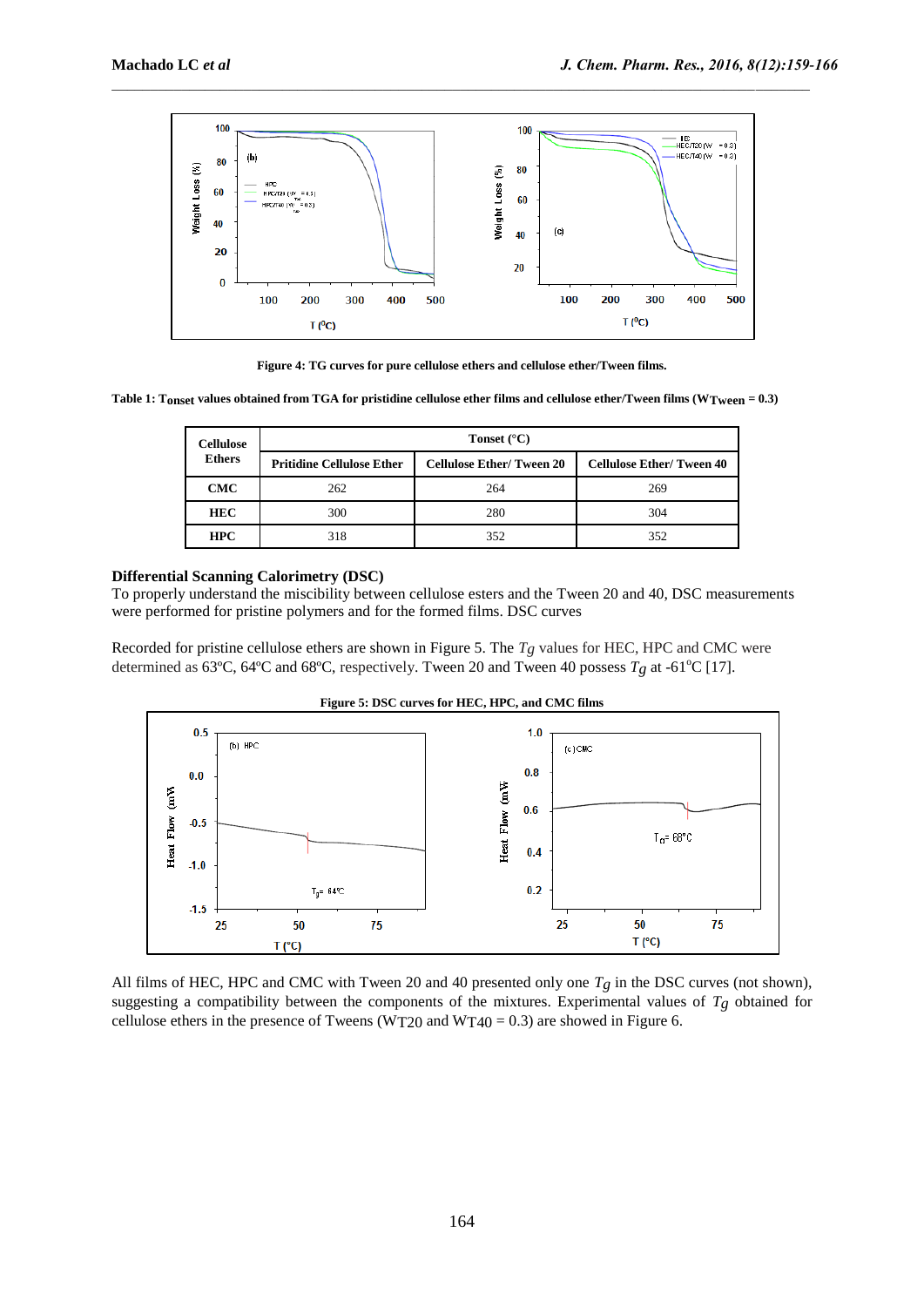

**Figure 6: Tg values for pure cellulose ethers and cellulose ether/Tween films obtained with WTween = 0.3.**

Figure 6 shows that *Tg* values of pure cellulose esters decreased upon addition of Tween 20 and 40. This effect can be associated to an increase in polymer chain mobility and flexibility when the surfactants were incorporated in the free volume of polymer. Similar behavior was observed for mixtures of Tween 20, 40 and 60 with cellulose esters [17]. Furthermore, the effect of alkyl chain length of surfactants on the Tg values of HEC, HPC, and CMC can be analyzed through Figure 6. Tween 20 and 40 possess 12 and 16 carbon atoms in the alkyl chains, respectively [9]. Figure 6 shows that the surfactants alkyl chain length has practically no effect on the *Tg* values of CMC. However, for mixtures of HEC with Tween 20 and 40, *Tg* values enhanced with the increasing surfactant alkyl chain length. In the case of HPC, higher reduction of *Tg* value occurred in the presence of the surfactant of longest alkyl chain, Tween 40.

#### **CONCLUSIONS**

In this work, cast films of CMC, HEC, and HPC were obtained in the presence of two types of non-ionic surfactants, Tween 20 and 40. ATR-FTIR spectra of cellulose ether films showed that the hydrogen bonds of these polymers were altered upon addition of Tween 20 and 40. The experimental results suggest that these surfactants have significant influence on the thermal and optical properties of cellulose ether films. The DSC results demonstrated that Tween 20 and 40 can be used as plasticizers for CMC, HEC and HPC at  $W_{T_{\text{ween}}} = 0.3$ .

### **ACKNOWLEDGEMENTS**

The authors acknowledge FAPERJ for financial support and Lais C. Machado thanks FUNEMAC for scholarship.

#### **REFERENCES**

[1] D Hu; H Wang; L Wang. *LWT - Food Sci. Technol.,* **2016***,* 65, 398-405.

[2] K Luo; J Yin; OV Khutoryanskaya; VV Khutoryanskiy. *Macromol. Biosci.,* **2008**, 8, 184–192.

[3] KS Reddy, MN Prabhakar, PK Babu, G Venkatesulu, USK Rao, KC Rao, MCS Subha. *Int. J. Carbohydr. Chem.*, **2012,** 2012, 1-9.

[4] T Mekonnen; P Mussone; H Khalil; D Bressler.*. J. Mater Chem. A*, **2013**, 1, 13379–13398.

[5] U Heudorf; V Mersh-Sudermann; J Angerer; *Int. J. Hyg. Environ Health*, **2007**, 210(5), 623-

634.

[6] ML Marin; J López; A Sánchez; J Vilaplana; A Jiménez. *Bull Environ Cont Toxicol*, **1998**, 60(1), 68-73.

[7] G Lattini; C De Felice; A Verrotti. *Reprod Toxicol,* **2004**, 19, 27-33.

[8] AN Ghebremeskel; C Vemavarapu; M Lodaya; *Int. J Pharm*, **2007**, 328(2), 119-128.

[9] M Graca; JHH Bongaerts; JR Stokes; S Granick; *J Colloid Interface Sci*, **2007**, 315(2), 662- 670.

[10] B Balakrishnan; NR James; A Jayakrishnan. *Polym Int,* **2005**, 54; 1304-1309.

- [11] Y Khan; SK Durrani; M. Siddique; M Mehmood. *Mater Lett*, **2011**, 65, 2224–2227.
- [12] DR Biswall; RP Singh. *Carbohyd Polym,* **2004**, 57, 379–387.
- [13] HD Heydarzadeh; GD Najafpour; AA Nazari-Moghaddam. *World App Sci J*, **2009**, 6(4), 564-569.